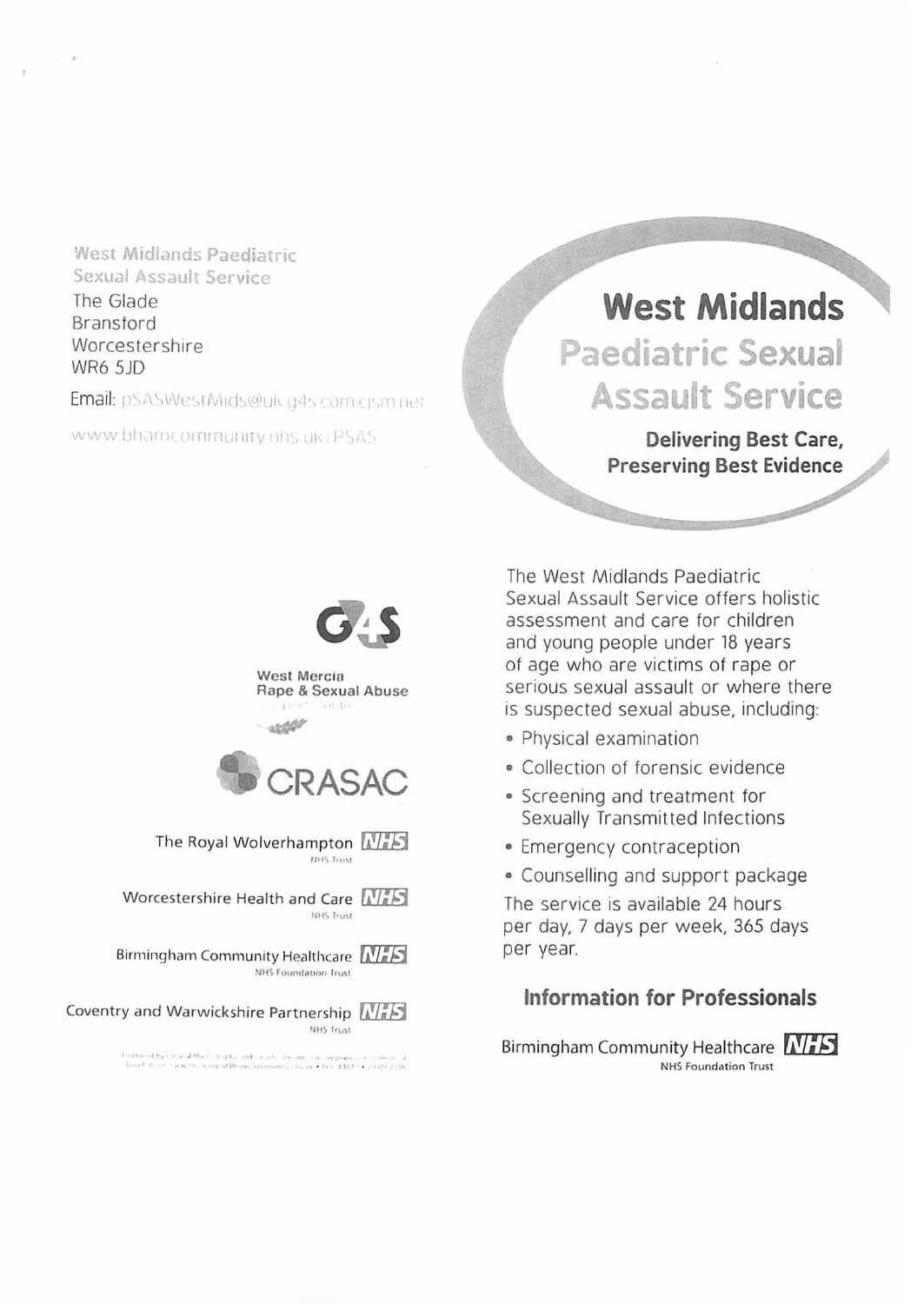The West Midlands Paediatric Sexual Assault Service is a region-wide service which provides expert care for children and young people who have disclosed sexual assault, or who may have been subject to sexual abuse. **Clients are seen by an experienced Paediatrician with specialist training** in forensic examination and are supported by a Crisis Worker.

#### **Who to refer**

 $\bar{\epsilon}$ 

Our service is open to children and young people:

- Who are under the age of 18 (up to 20th birthday if significant learning difficulties and in full time education)
- Who either reside within the following boundaries or where the offence has been committed in that area:
	- West Midlands Police Force Area
	- Warwickshire Police Force Area
	- West Mercia Police Force Area
- Who are victims of rape or serious sexual assault, or
- Where there is suspected sexual abuse.

#### Reasons for referral may include:

- Disclosure by the child or young person
- Concerns by parent or professional that sexual abuse may be a possibility, for any reason.

If in any doubt, please contact us to discuss your concerns - our doctors are able to advise whether a referral is appropriate.

#### **fhcre wnen needed**

A team is on-call at one of our centres, 24 hours a day, every day of the year.

Where there is concern about recent sexual assault (i.e. acute cases - those within 3 weeks since the last assault), clients will be seen the same day. We aim to be there within 60 minutes.

We also offer routine clinic appointments for historic cases, with a choice of time, examiner and location. These are suitable for historical allegations (3 weeks or more since the last assault), where forensic sampling is not required.

#### **Our Centres**

Clients and their families will be seen within a warm, welcoming and safe environment, which has been specially adapted for the age-group. We have four centres serving the West Midlands:

- **New Cross Hospital,** Wolverhampton
- **Blue Sky Centre,** George Elliot Hospital, Nuneaton
- **Oasis Suite,** Birmingham Children's Hospital, Birmingham
- The Glade, Bransford, Worcester

One of these centres will be available to see acute cases every day of the year. Most weekdays, a second centre will run planned clinics.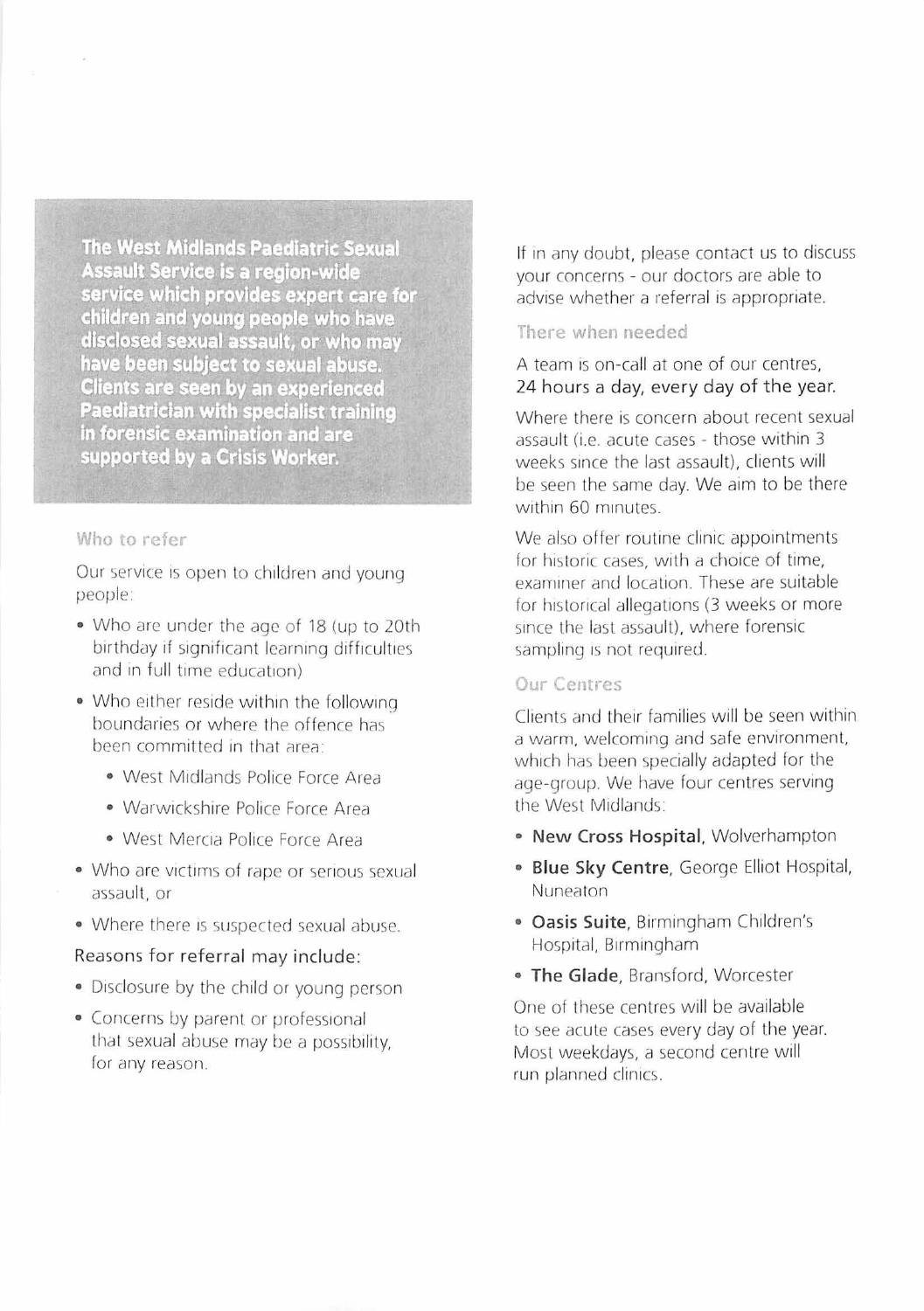#### Safeguarding and Child Protection

The welfare of the child or young person is paramount. It is essential that wider safeguarding issues are considered, including for those young people 16-17 years of age (for example to consider the possibility of Child Sexual Exploitation. Strategy discussion between statutory agencies should occur in every case.

Health professionals should refer to the Police or Children's Social Care, following local safeguarding pathways. The police have Specially Trained Officers who will treat the client with respect and dignity and advise them on the process involved.

What to do if your patient doesn't want to report to the Police or Social Care?

After you have carefully considered safeguarding issues, and discussed it with our team, we accept direct referrals from health professionals.

Rape and sexual assault can have a serious long-term impact on the health and well-being of the client and their family. The most important thing is that they feel that they are believed and they get appropriate support as soon as possible. In the first instance issues such as emergency contraception and sexual health screening need to be addressed.

We do accept self-referrals, and are able to store forensic samples whilst the young person decides if he/she wishes to make a police report.

#### Consent and assent

We strive to make the examination as childfriendly as possible. We will only examine a child or young person who agrees to be examined (assents), regardless of age. We will keep them informed, and as much as possible, give them control over what is done. Sometimes this may mean only doing part-examinations, or agreeing that they take their own swabs.

We also need formal written consent; this can be achieved in a number of ways, such as:

- The Young Person can sign their own consent if they are Gillick Competent (this should not be assumed, particularly if under the age of 12, or if known to have learning difficulties; please discuss with the doctor)
- A person with Parental Responsibility is aware of referral and agrees to attend
- A Court Order with directive to examine 1s in place.

#### Aftercare

All our clients will be offered a bespoke aftercare package, tailored to their individual needs. Advice and screening for sexually transmitted infections, emergency contraception and pregnancy testing will be offered. We will also make any referral to other specialties such as Urology, Gynaecology, General Paediatrics or Mental Health teams that are needed.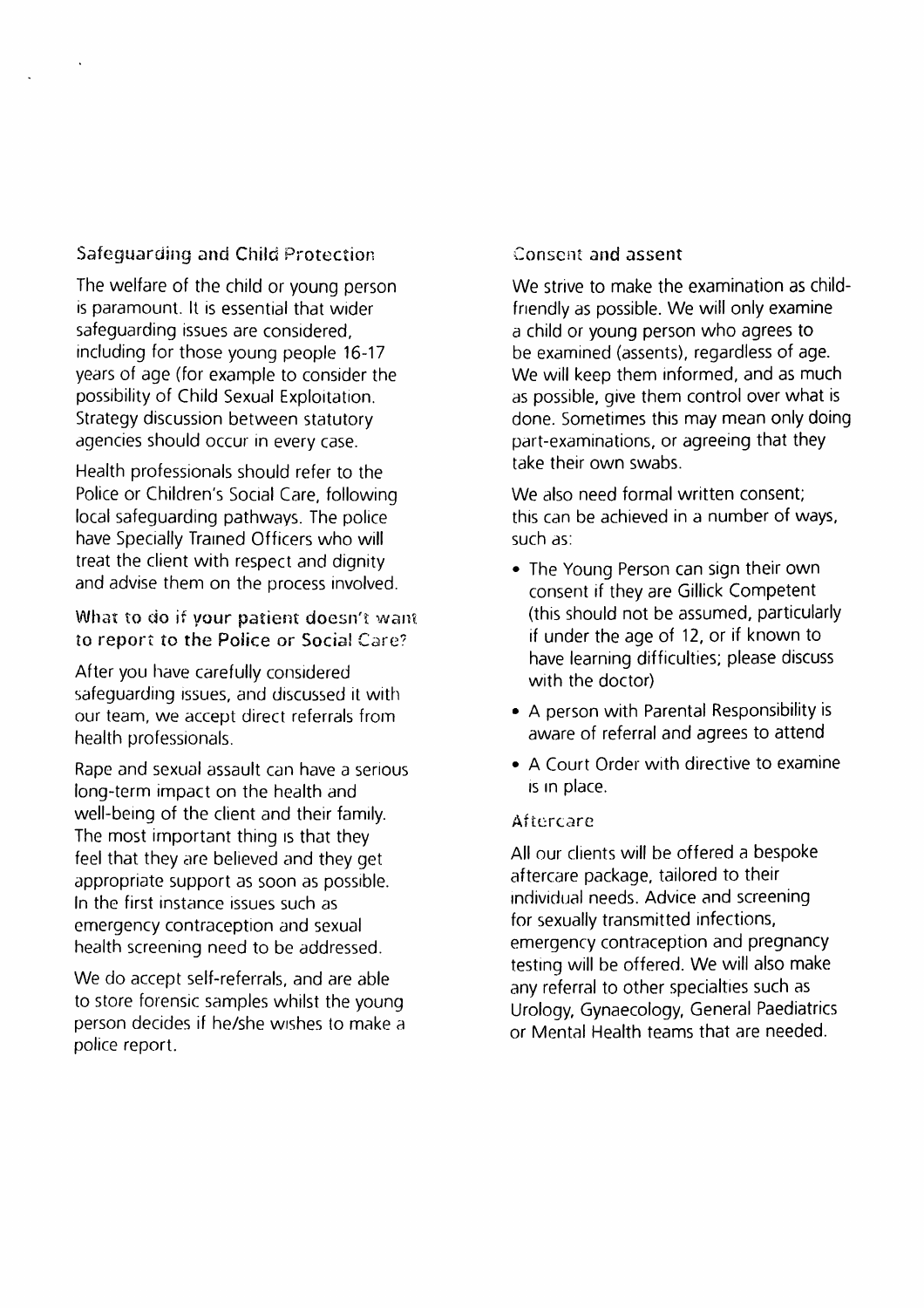#### $Countelling$

Any child or young person aged 5 - 17 years old who undertakes a medical examination and/or has been sexually abused or exploited will be offered specialist counselling. If the counsellor thinks it would be beneficial to talk to the supportive adult about their child's counselling (for example in the case of the younger child or a child with specific additional needs). the counsellor would do this. The child or young person would dlways be kept informed about what information was being shared with whom and why and this would be discussed in age appropriate language that respects the autonomy of the child or young person.

For children aged  $0 - 5$  years old, the counselling support will be available to the child's parent and or carer. Being able to talk about their feelings and thoughts can benefit them and help them to provide 1he best support for their child.

The counselling will be provided by specialist, registered, counsellors and psychotherapists who are experienced in supporting children and young people and helping them cope and recover from the impacts of sexual abuse and/or sexual exploitation.

All clients will be offered counselling sessions which have been set up in a number of locations which have been set up to provide a safe and supportive environment.

## A unique **par nership Delivering Best Care, Preserving Best Evidence**

**The West Midlands Paediatric** Sexual Assault Service is a unique partnership between the NHS, **private sector and voluntary agencies, working together to bring specialist skills and experience o deliver best care and preserve best evidence.** 

We are:

- Birmingham Community Healthcare NHS Foundation Trust
- The Royal Wolverhampton NHS Trust
- Coventry and Warwickshire Partnership NHS Trust
- Worcestershire Health and Care NHS Trust
- G4S
- Rape Crisis Centres Consortium (WMRSASC and CRASAC)

The West Midlands Paediatric Sexual Assault Service can be reached through a single point of contact telephone number: Tel: 0800 953 4131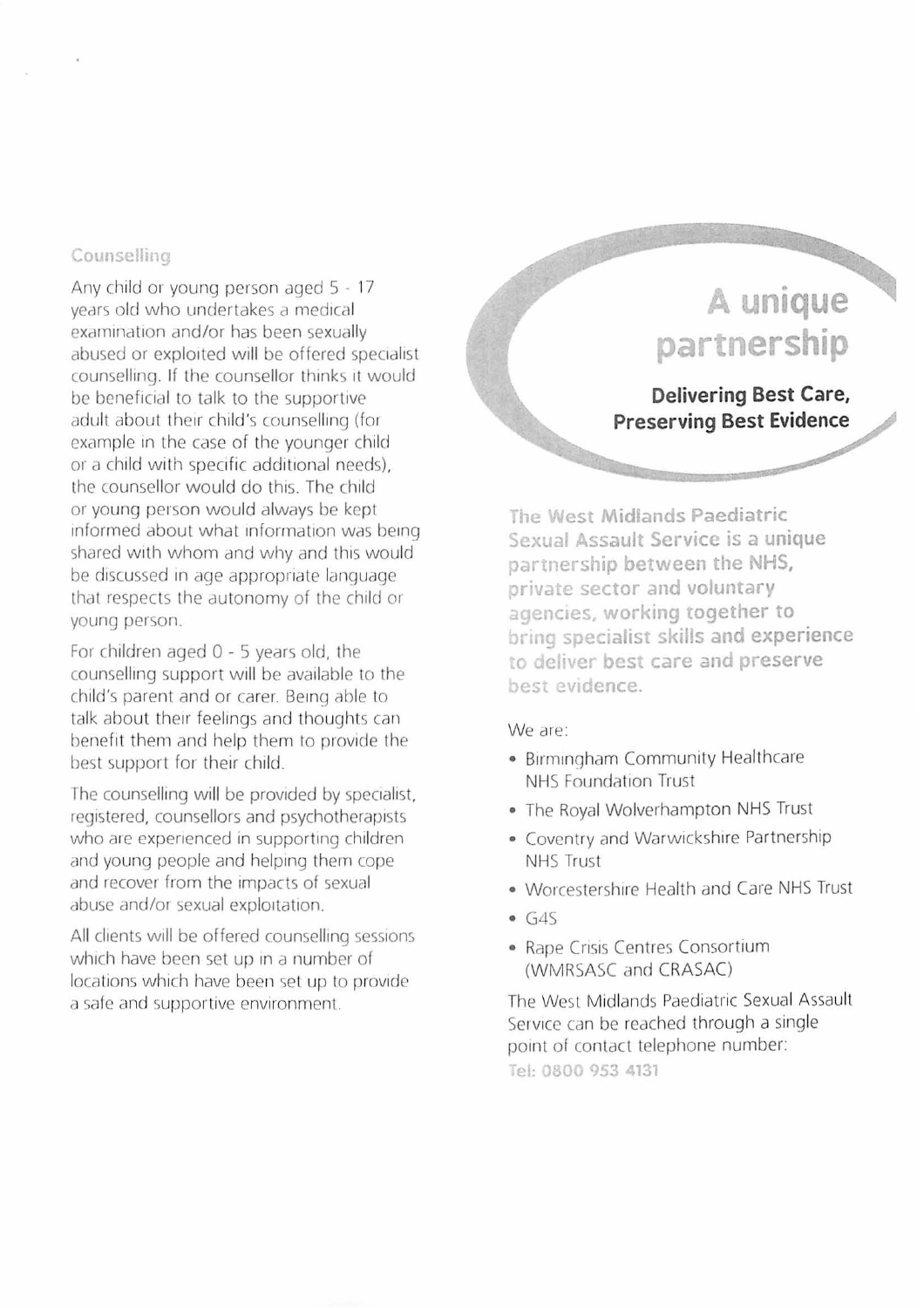

### **Medical Assessment Request Form**

Please complete ALL fields

Instructions to referrers:

- 1. For acute cases  $<$  3 weeks, please ensure you have contacted the G4S Call Centre 0800 953 4131 and spoken to the on call acute paediatrician to agree appointment<br>time, prior to completing and submitting this form. Please sent the completed form via  $\overline{\text{SEC}}$  in  $\overline{\text{SEC}}$  and  $\overline{\text{SSE}}$  and spoken to the one call acute particle particle particle particle particle  $\overline{\text{SEC}}$  in  $\overline{\text{SEC}}$  in  $\overline{\text{SEC}}$  in  $\overline{\text{SEC}}$  in  $\overline{\text{SEC}}$  in  $\overline{\text{SEC}}$  in  $\overline{\text{SEC}}$ time, prior to complete and submitting the completion form. Please sense the completion of the complete form via
- 2. For non acute cases > 3 weeks, please ensure you have contacted the G4S Call Centre 0800 953 4131 to inform them of the child's brief details. Once you have done this, please complete the below and send via SECURE email (pnn or gcsx account) to: PSASWestMids@uk.g4s.com.cism.net  $t_{\text{c}}$  , please complete this procedure general via SECURE email (pnn or gcsx account)  $\alpha$

#### A MEDICAL ASSESSMENT HAS NOT BEEN BOOKED UNTIL THE CLINICAL TEAM / PAEDIATRIC COORDINATOR HAS CONFIRMED THE TIME BY TELEPHONE.

| <b>Referrer details</b> |                      |  |  |  |
|-------------------------|----------------------|--|--|--|
| <b>Name</b>             |                      |  |  |  |
| Agency/job title        |                      |  |  |  |
| Immediate contact N°    | Usual contact N°     |  |  |  |
| Contact Name after 5pm  | Contact N° after 5pm |  |  |  |

|                            |                                                   | <b>Child/Young Person &amp; Family Details</b> |        |                                      |
|----------------------------|---------------------------------------------------|------------------------------------------------|--------|--------------------------------------|
| Name                       |                                                   |                                                | School |                                      |
| <b>DOB</b>                 |                                                   |                                                | Age    | Male <b>D</b> Female <b>D</b>        |
|                            | Looked-After Child<br>Special Educational Needs D |                                                |        | Subject of Child Protection Plan (D) |
| Child in need Plan $\Box$  | Previous CSA medical □ details:                   |                                                |        |                                      |
| Interpreter needed? $\Box$ |                                                   | Language:                                      |        |                                      |

<u>Parents names</u>  $\frac{1}{\sqrt{1-\frac{1}{2}}\sqrt{1-\frac{1}{2}}\sqrt{1-\frac{1}{2}}}}$ 

Data Protection Act 1998: You are advised that information on children seen by the paediatrician is routinely registered on the Child Health computer system as part of their care and treatment. Everyone working for the NHS has a legal duty to keep information confidential



external internal control of the Child Health Control on the Children Medical Mars Affiliance Continemation SO16 AXE

VOICH NHO TIUSH REGULIQUES, AUGIQUE FIGGUE GENER, VERGIN MAGEOU VVZY, MINUTOUR, JULIUM PRI DUTO TAL